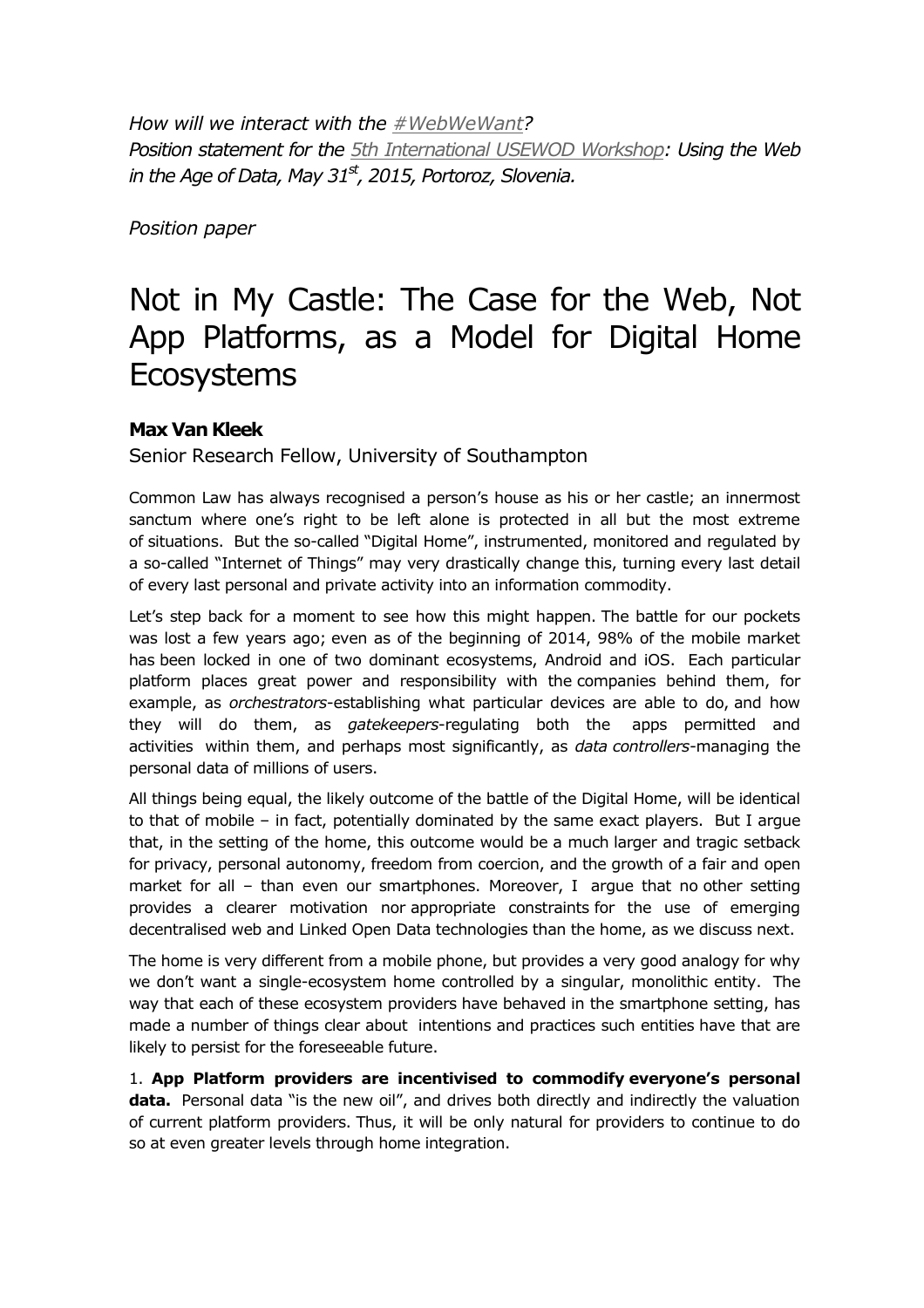2. **App Platform providers are not incentivised to interoperate.** While the Web grew on interoperability, app platforms remain as incompatible as ever, in part due to their wanting to keep uses from switching away to the other platform, and to build loyalty with users through exclusive services. This, however, essentially forces app and device manufacturers to custom build bespoke offerings for each.

3. **App Store culture kills sharing, creative, free innovation** – The kind of massive innovation we have seen result from the Free and Open Source Software (FOSS) movement and the open standards of the Web stand in stark contrast to the "monetise everything" culture of the mobile app environments, in which the most trivial apps are instrumented to be monetised to the maximum. Instead, of people freely sharing and extending each others' work, app stores promote essentially reproducing, ruthlessly cloning and re-branding the status quo. (The irony in this is that most apps benefit heavily from Free and Open Source software products, tools and capabilities, attempting to commercialise functionality on top of them, while remaining closed themselves).

4. **Closed ecosystems are seldomly very modular, extensible** - Open platforms such as the Web and FOSS operating systems are designed to be extensible through the use of standard protocols, modular interfaces and reusable toolchains and components that extend functionality for all other applications and services on the platform. Examples from the Web include REST APIs, standard filesystem plugins that allow computational devices to read new kinds of files, HID device drivers that introduce a new interaction technique to all apps, and so on. In today's mobile platforms, it has become clear that App Platform providers are reluctant to allow such extensibility by "third-parties", instead wanting to dictate what shared resources can and should exist on the system, and how such functionality is shared across apps.

Given these observations, we ask  $-$  do we want this to happen to our homes, after it has happened to our phones? There are a huge number of potential dangers in going down this route. First, from #1 above, platform providers will remain information brokers for personal information, amassing an even more complex, accurate and intimate pictures of our lives. The potential for this information about activities in the home to be misused when aggregated vastly outnumbers even similar dangers for current smartphone-only data. Second, due to  $#2$  and  $#4$  above, rather than people being able to extend their homes in the ways he or she wishes, one will only be able to use devices that are desired to interface with the specific platform we have chosen. In a Digital Home where there is only one platform in the ecosystem, people will remain entirely at the mercy of the platform provider when it comes to the ways their home is run, the information that is captured, and what upgrades to functionality or software might do to change how one's home works. In other words, there will be no ways for individuals to future proof themselves against obsolesence, or to protect themselves from the whims of their platform providers.

Instead of iOS or Android, I would argue that a much better analogue for the Digital Home Ecosystem would be one part an Open Source core functionality, ala Linux, two parts interoperability ala the Web. In particular, if we instead imagine an ecosystem where iOS, Android, Linux, alongside our own, DIY-concocted hardware-software contraptions created by us could deeply interoperate through open standards, standard representations and interfaces, we now have a very different image of the future Digital Home. Instead of new components, like todays apps, providing one very thin and very vertical piece of standalone functionality (much as our home appliances do today), a multiplicatie could emerge from the collective capabilities offered. Moreover, instead of being locked-in to a